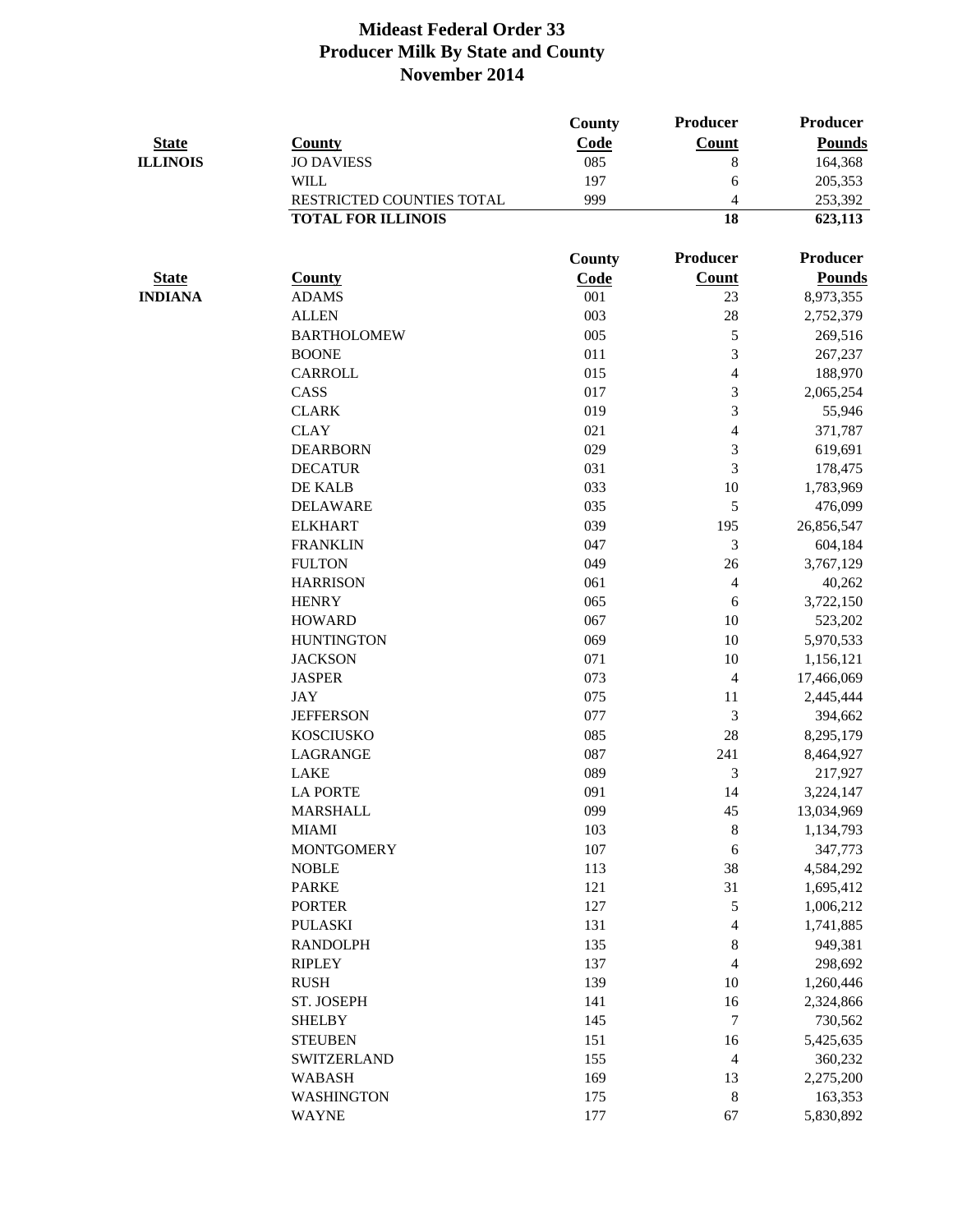|                                                    |                                           | County        |                 | Producer               |
|----------------------------------------------------|-------------------------------------------|---------------|-----------------|------------------------|
| <b>State</b>                                       | <b>County</b>                             | <b>Code</b>   | Count           | <b>Pounds</b>          |
| <b>INDIANA</b>                                     | <b>WELLS</b>                              | 179           | 9               | 7,201,660              |
|                                                    | <b>WHITE</b>                              | 181           | 3               | 288,597                |
|                                                    | <b>WHITLEY</b>                            | 183           | 10              | 1,868,642              |
|                                                    | RESTRICTED COUNTIES TOTAL                 | 999           | 31              | 30,721,991             |
|                                                    | <b>TOTAL FOR INDIANA</b>                  |               | 1,005           | 184,396,646            |
|                                                    |                                           | County        | Producer        | Producer               |
| <b>State</b>                                       | <b>County</b>                             | Code          | <b>Count</b>    | <b>Pounds</b>          |
| <b>IOWA</b>                                        | <b>DUBUQUE</b>                            | 061           | 9               | 110,413                |
|                                                    | RESTRICTED COUNTIES TOTAL                 | 999           | $\mathbf{2}$    | 35,878                 |
|                                                    | <b>TOTAL FOR IOWA</b>                     |               | 11              | 146,291                |
|                                                    |                                           | County        | <b>Producer</b> | <b>Producer</b>        |
| <b>State</b>                                       | <b>County</b>                             | Code          | <b>Count</b>    | <b>Pounds</b>          |
| <b>KENTUCKY</b>                                    | <b>FLEMING</b>                            | 069           | 6               | 528,828                |
|                                                    | <b>MASON</b>                              | 161           | 4               | 325,949                |
|                                                    | <b>ROBERTSON</b>                          | 201           | 5               | 167,862                |
|                                                    | <b>TODD</b>                               | 219           | 6               | 115,530                |
|                                                    | 1/ RESTRICTED COUNTIES TOTAL              | 999           | 11              | 314,458                |
| 1/ Includes Restricted Counties<br>from Tennesee   | <b>TOTAL FOR KENTUCKY</b>                 |               | 32              | 1,452,627              |
|                                                    |                                           |               |                 |                        |
|                                                    |                                           | County        | Producer        | <b>Producer</b>        |
| <b>State</b>                                       | <b>County</b>                             | Code          | Count           | <b>Pounds</b>          |
| <b>MARYLAND</b><br>2/ Includes Restricted Counties | $2/$ GARRETT<br><b>TOTAL FOR MARYLAND</b> | 023           | 37<br>37        | 2,275,448<br>2,275,448 |
|                                                    |                                           |               |                 |                        |
|                                                    |                                           | <b>County</b> | Producer        | Producer               |
| <b>State</b>                                       | <b>County</b>                             | <b>Code</b>   | <b>Count</b>    | <b>Pounds</b>          |
| <b>MICHIGAN</b>                                    | <b>ALCONA</b>                             | 001           | 7               | 388,985                |
|                                                    | <b>ALLEGAN</b>                            | 005           | 69              | 28,773,157             |
|                                                    | <b>ALPENA</b>                             | 007           | 33              | 2,391,706              |
|                                                    | <b>ANTRIM</b>                             | 009           | 3               | 142,479                |
|                                                    | <b>ARENAC</b>                             | 011           | 21              | 5,150,084              |
|                                                    | <b>BARAGA</b>                             | 013           | $\overline{4}$  | 302,650                |
|                                                    | <b>BARRY</b>                              | 015           | 31              | 23, 275, 751           |
|                                                    | <b>BAY</b>                                | 017           | $\tau$          | 1,893,185              |
|                                                    | <b>BERRIEN</b>                            | 021           | $\,8\,$         | 2,740,712              |
|                                                    | <b>BRANCH</b>                             | 023           | 24              | 5,624,204              |
|                                                    | <b>CALHOUN</b>                            | 025           | $20\,$          | 9,323,516              |
|                                                    | CASS                                      | 027           | 6               | 410,711                |
|                                                    | <b>CHARLEVOIX</b>                         | 029           | 5               | 121,025                |
|                                                    | <b>CHEBOYGAN</b>                          | 031           | 4               | 86,347                 |
|                                                    | <b>CHIPPEWA</b>                           | 033           | 9               | 774,081                |
|                                                    | <b>CLARE</b>                              | 035           | 27              | 4,342,190              |
|                                                    | <b>CLINTON</b>                            | 037           | 63              | 52,559,816             |
|                                                    | <b>DELTA</b>                              | 041           | 5               | 213,342                |
|                                                    | <b>EATON</b>                              | 045           | 26              | 2,110,905              |
|                                                    | <b>EMMET</b>                              | 047           | $\mathfrak{Z}$  | 56,029                 |
|                                                    | <b>GENESEE</b>                            | 049           | $\overline{7}$  | 1,991,425              |
|                                                    | <b>GLADWIN</b>                            | 051           | 10              | 1,593,739              |
|                                                    | <b>GRAND TRAVERSE</b>                     | 055           | $\overline{4}$  | 26,300                 |
|                                                    | <b>GRATIOT</b>                            | 057           | 38              | 53,940,647             |

HILLSDALE 059 32 8,997,433 HURON 063 80 76,118,392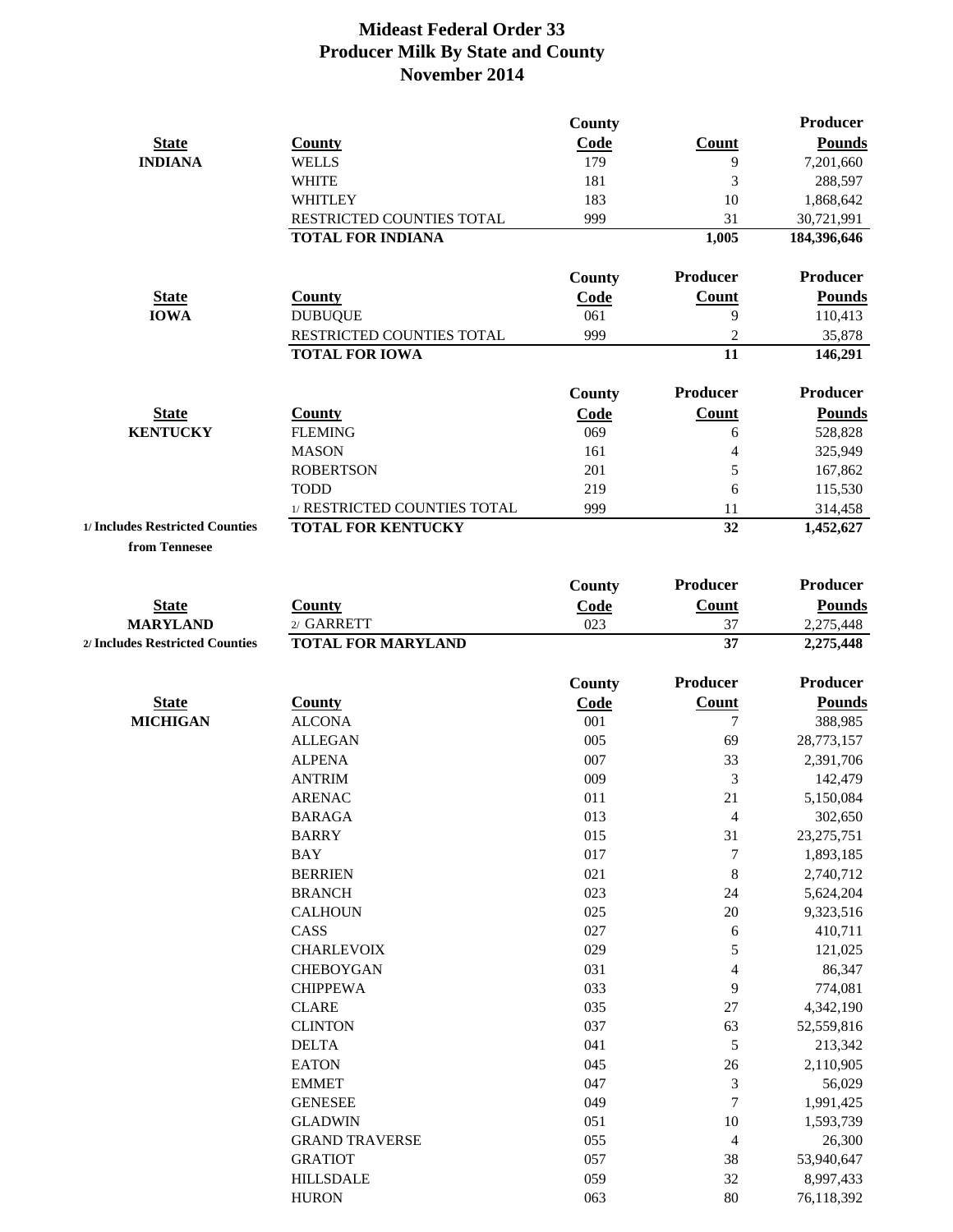|                  |                            | <b>County</b> | Producer                 | <b>Producer</b> |
|------------------|----------------------------|---------------|--------------------------|-----------------|
| <b>State</b>     | <b>County</b>              | Code          | <b>Count</b>             | <b>Pounds</b>   |
| <b>MICHIGAN</b>  | <b>INGHAM</b>              | 065           | 27                       | 8,783,135       |
|                  | <b>IONIA</b>               | 067           | 51                       | 30,820,014      |
|                  | <b>IOSCO</b>               | 069           | 12                       | 2,987,749       |
|                  | <b>ISABELLA</b>            | 073           | 41                       | 11,696,236      |
|                  | <b>JACKSON</b>             | 075           | 19                       | 5,974,426       |
|                  | <b>KALAMAZOO</b>           | 077           | 6                        | 10,997,705      |
|                  | <b>KENT</b>                | 081           | 34                       | 13,178,467      |
|                  | <b>LAPEER</b>              | 087           | 28                       | 3,281,263       |
|                  | LEELANAU                   | 089           | $\overline{\mathcal{L}}$ | 38,710          |
|                  | <b>LENAWEE</b>             | 091           | 26                       | 27,668,683      |
|                  | <b>LIVINGSTON</b>          | 093           | 12                       | 4,932,698       |
|                  | <b>MACKINAC</b>            | 097           | $\overline{\mathcal{A}}$ | 989,897         |
|                  | <b>MACOMB</b>              | 099           | $\tau$                   | 349,752         |
|                  | <b>MASON</b>               | 105           | 18                       | 4,144,136       |
|                  | <b>MECOSTA</b>             | 107           | 27                       | 4,792,284       |
|                  | <b>MENOMINEE</b>           | 109           | 16                       | 683,219         |
|                  | <b>MIDLAND</b>             | 111           | $\mathfrak{Z}$           | 205,325         |
|                  | <b>MISSAUKEE</b>           | 113           | 44                       | 34,328,574      |
|                  | <b>MONROE</b>              | 115           | 5                        | 686,915         |
|                  | <b>MONTCALM</b>            | 117           | 56                       | 16,040,457      |
|                  | <b>MONTMORENCY</b>         | 119           | $\,8\,$                  | 688,583         |
|                  | <b>MUSKEGON</b>            | 121           | 16                       | 14,716,532      |
|                  | <b>NEWAYGO</b>             | 123           | 52                       | 12,334,824      |
|                  | <b>OCEANA</b>              | 127           | 9                        | 529,309         |
|                  | <b>OGEMAW</b>              | 129           | 42                       | 8,879,710       |
|                  | <b>OSCEOLA</b>             | 133           | 42                       | 14,274,018      |
|                  | <b>OSCODA</b>              | 135           | 12                       | 597,322         |
|                  | <b>OTTAWA</b>              | 139           | 65                       | 45,309,500      |
|                  | PRESQUE ISLE               | 141           | $\boldsymbol{7}$         | 671,899         |
|                  | <b>SAGINAW</b>             | 145           | 16                       | 4,800,999       |
|                  | <b>ST. CLAIR</b>           | 147           | 13                       | 2,036,724       |
|                  | ST. JOSEPH                 | 149           | 25                       | 4,308,321       |
|                  | <b>SANILAC</b>             | 151           | 114                      | 45,989,079      |
|                  | <b>SHIAWASSEE</b>          | 155           | 17                       | 4,999,769       |
|                  | <b>TUSCOLA</b>             | 157           | 40                       | 15,252,500      |
|                  | <b>VAN BUREN</b>           | 159           | 11                       | 5,468,079       |
|                  | <b>WASHTENAW</b>           | 161           | 23                       | 3,872,219       |
|                  | <b>WEXFORD</b>             | 165           | 12                       | 728,070         |
|                  | RESTRICTED COUNTIES TOTAL  | 999           | 12                       | 1,032,289       |
|                  | <b>TOTAL FOR MICHIGAN</b>  |               | 1,522                    | 652,418,202     |
|                  |                            | <b>County</b> | Producer                 | <b>Producer</b> |
| <b>State</b>     | <b>County</b>              | <b>Code</b>   | <b>Count</b>             | <b>Pounds</b>   |
| <b>MINNESOTA</b> | <b>STEARNS</b>             | 145           | 6                        | 260,341         |
|                  | <b>TODD</b>                | 153           | 4                        | 47,272          |
|                  | RESTRICTED COUNTIES TOTAL  | 999           | 3                        | 496,223         |
|                  | <b>TOTAL FOR MINNESOTA</b> |               | 13                       | 803,836         |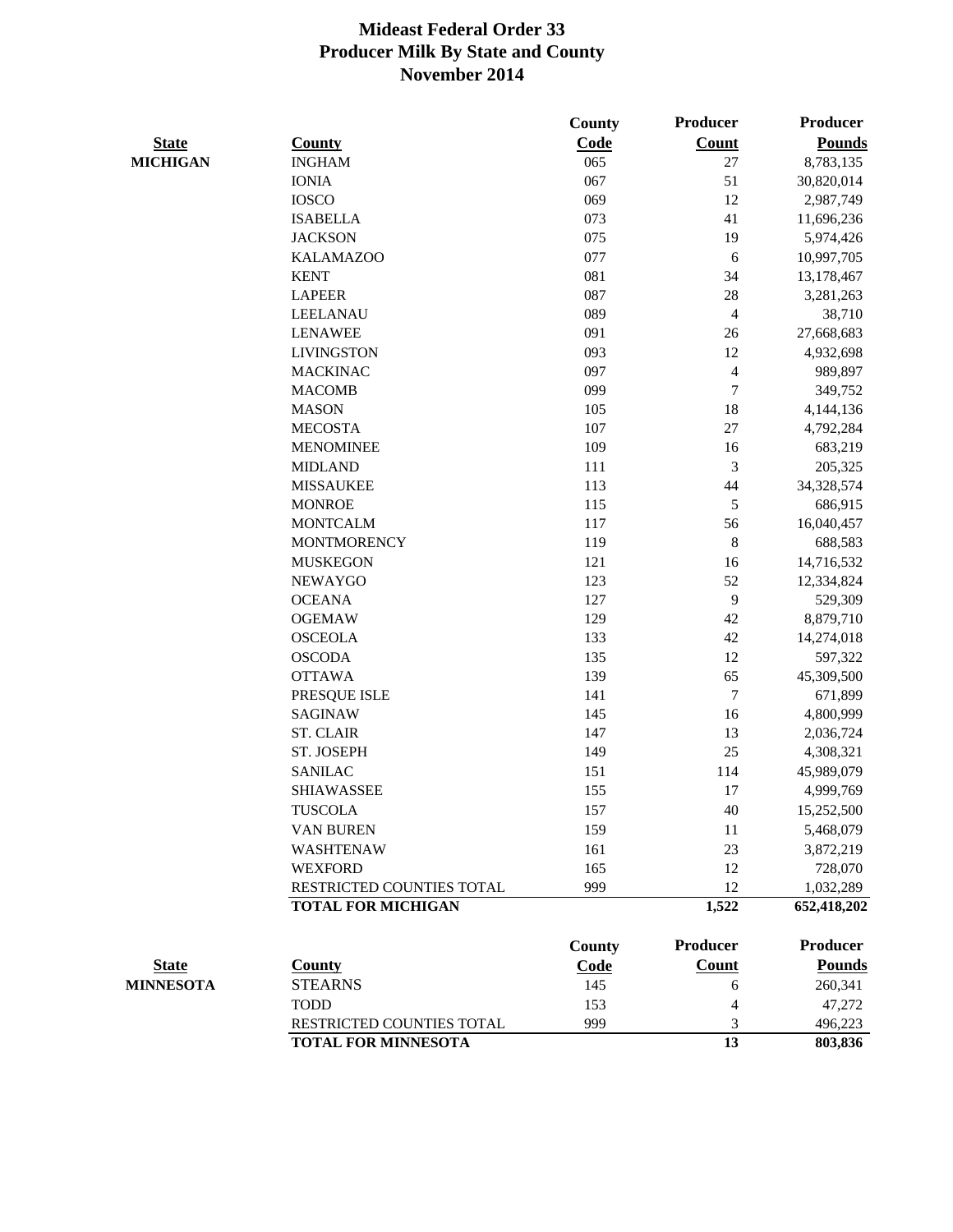|                 |                           | County | Producer         | <b>Producer</b> |
|-----------------|---------------------------|--------|------------------|-----------------|
| <b>State</b>    | <b>County</b>             | Code   | <b>Count</b>     | <b>Pounds</b>   |
| <b>NEW YORK</b> | <b>CATTARAUGUS</b>        | 009    | 62               | 17,868,064      |
|                 | <b>CHAUTAUQUA</b>         | 013    | 160              | 26,111,260      |
|                 | <b>ERIE</b>               | 029    | 11               | 2,696,245       |
|                 | <b>GENESEE</b>            | 037    | 5                | 3,981,409       |
|                 | <b>LIVINGSTON</b>         | 051    | $\,8\,$          | 12,430,690      |
|                 | <b>WYOMING</b>            | 121    | 19               | 24,983,856      |
|                 | RESTRICTED COUNTIES TOTAL | 999    | 6                | 5,494,711       |
|                 | <b>TOTAL FOR NEW YORK</b> |        | 271              | 93,566,235      |
|                 |                           | County | Producer         | <b>Producer</b> |
| <b>State</b>    | <b>County</b>             | Code   | <b>Count</b>     | <b>Pounds</b>   |
| <b>OHIO</b>     | <b>ADAMS</b>              | 001    | 24               | 1,520,042       |
|                 | <b>ALLEN</b>              | 003    | 5                | 1,589,425       |
|                 | <b>ASHLAND</b>            | 005    | 53               | 12,635,361      |
|                 | <b>ASHTABULA</b>          | 007    | 35               | 5,402,102       |
|                 | <b>ATHENS</b>             | 009    | 11               | 681,124         |
|                 | <b>AUGLAIZE</b>           | 011    | 43               | 6,039,355       |
|                 | <b>BELMONT</b>            | 013    | 14               | 985,301         |
|                 | <b>BROWN</b>              | 015    | 12               | 592,072         |
|                 | <b>BUTLER</b>             | 017    | $\overline{4}$   | 256,348         |
|                 | <b>CARROLL</b>            | 019    | 30               | 2,099,089       |
|                 | <b>CHAMPAIGN</b>          | 021    | 15               | 1,156,561       |
|                 | <b>CLARK</b>              | 023    | 4                | 6,525,461       |
|                 | <b>CLINTON</b>            | 027    | 5                | 314,487         |
|                 | <b>COLUMBIANA</b>         | 029    | 82               | 12,147,660      |
|                 | <b>COSHOCTON</b>          | 031    | 26               | 2,873,751       |
|                 | <b>CRAWFORD</b>           | 033    | 8                | 2,548,563       |
|                 | <b>DARKE</b>              | 037    | 50               | 12,146,288      |
|                 | <b>DEFIANCE</b>           | 039    | 12               | 8,253,572       |
|                 | <b>DELAWARE</b>           | 041    | 4                | 141,889         |
|                 | <b>FAIRFIELD</b>          | 045    | 9                | 550,701         |
|                 | <b>FAYETTE</b>            | 047    | 3                | 619,276         |
|                 | <b>FULTON</b>             | 051    | 11               | 3,662,581       |
|                 | <b>GALLIA</b>             | 053    | $\boldsymbol{7}$ | 460,407         |
|                 | <b>GEAUGA</b>             | 055    | 58               | 3,553,566       |
|                 | <b>GREENE</b>             | 057    | 6                | 853,128         |
|                 | <b>GUERNSEY</b>           | 059    | $\overline{7}$   | 556,411         |
|                 | <b>HANCOCK</b>            | 063    | 3                | 1,098,109       |
|                 | <b>HARDIN</b>             | 065    | 9                | 12,835,785      |
|                 | <b>HARRISON</b>           | 067    | 11               | 676,701         |
|                 | <b>HENRY</b>              | 069    | 9                | 2,944,516       |
|                 | <b>HIGHLAND</b>           | 071    | 32               | 2,128,009       |
|                 | <b>HOLMES</b>             | 075    | 179              | 14,308,021      |
|                 | <b>HURON</b>              | 077    | 52               | 5,545,764       |
|                 | <b>JACKSON</b>            | 079    | 6                | 132,619         |
|                 | <b>JEFFERSON</b>          | 081    | $\overline{7}$   | 670,502         |
|                 | <b>KNOX</b>               | 083    | 32               | 7,581,345       |
|                 | <b>LICKING</b>            | 089    | 13               | 4,090,465       |
|                 | <b>LOGAN</b>              | 091    | 31               | 3,615,352       |
|                 | <b>LORAIN</b>             | 093    | 18               | 1,644,245       |
|                 | <b>MADISON</b>            | 097    | 14               | 11,261,184      |
|                 | <b>MAHONING</b>           | 099    | 33               | 8,957,128       |
|                 | <b>MARION</b>             | 101    | 6                | 6,055,814       |
|                 | <b>MEDINA</b>             | 103    | 22               | 3,245,392       |
|                 | <b>MEIGS</b>              | 105    | $\sqrt{6}$       | 567,066         |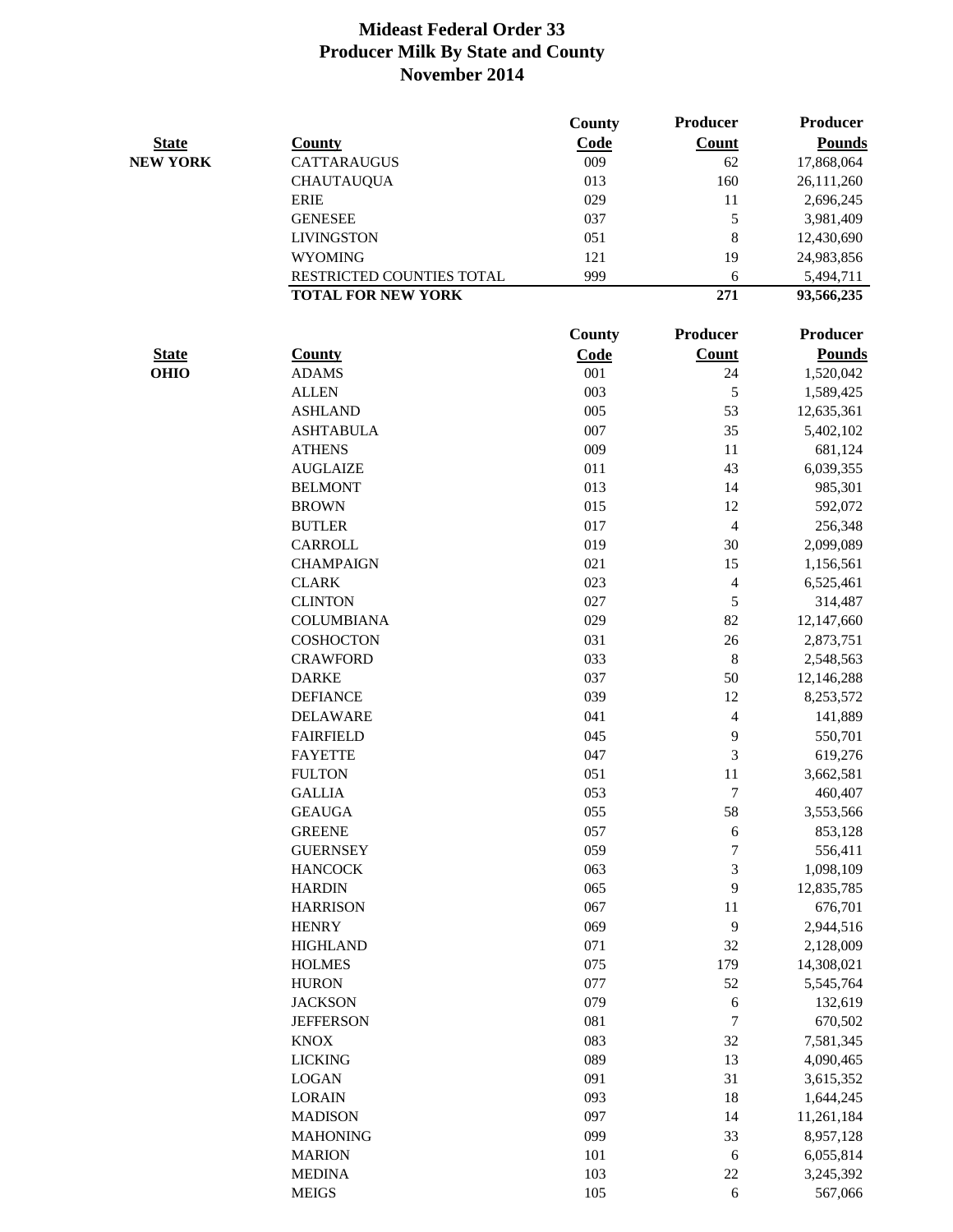|              |                           | <b>County</b> | Producer         | <b>Producer</b> |
|--------------|---------------------------|---------------|------------------|-----------------|
| <b>State</b> | <b>County</b>             | Code          | <b>Count</b>     | <b>Pounds</b>   |
| <b>OHIO</b>  | <b>MERCER</b>             | 107           | 108              | 31,235,962      |
|              | <b>MIAMI</b>              | 109           | 10               | 1,184,323       |
|              | <b>MONROE</b>             | 111           | 13               | 749,953         |
|              | <b>MORGAN</b>             | 115           | $\boldsymbol{7}$ | 1,673,950       |
|              | <b>MORROW</b>             | 117           | 9                | 2,351,375       |
|              | <b>MUSKINGUM</b>          | 119           | 15               | 1,103,392       |
|              | <b>PAULDING</b>           | 125           | 9                | 13,419,273      |
|              | <b>PERRY</b>              | 127           | 3                | 438,958         |
|              | <b>PICKAWAY</b>           | 129           | 9                | 2,741,462       |
|              | <b>PIKE</b>               | 131           | 9                | 735,602         |
|              | <b>PORTAGE</b>            | 133           | 14               | 2,405,660       |
|              | <b>PREBLE</b>             | 135           | 10               | 1,021,934       |
|              | <b>PUTNAM</b>             | 137           | 13               | 8,405,697       |
|              | <b>RICHLAND</b>           | 139           | 114              | 11,375,469      |
|              | <b>ROSS</b>               | 141           | 9                | 619,624         |
|              | <b>SANDUSKY</b>           | 143           | 10               | 529,287         |
|              | <b>SCIOTO</b>             | 145           | 3                | 271,334         |
|              | <b>SENECA</b>             | 147           | 6                | 659,471         |
|              | <b>SHELBY</b>             | 149           | 47               | 10,389,930      |
|              | <b>STARK</b>              | 151           | 78               | 12,672,915      |
|              | <b>TRUMBULL</b>           | 155           | 30               | 4,328,095       |
|              | TUSCARAWAS                | 157           | 133              | 10,144,341      |
|              | <b>UNION</b>              | 159           | $8\,$            | 770,912         |
|              | <b>VAN WERT</b>           | 161           | 10               | 3,837,538       |
|              | <b>WASHINGTON</b>         | 167           | 18               | 2,883,000       |
|              | <b>WAYNE</b>              | 169           | 245              | 52,044,353      |
|              | <b>WILLIAMS</b>           | 171           | 5                | 5,514,359       |
|              | <b>WOOD</b>               | 173           | 5                | 6,721,485       |
|              | <b>WYANDOT</b>            | 175           | $\overline{7}$   | 589,507         |
|              | RESTRICTED COUNTIES TOTAL | 999           | 17               | 1,928,635       |
|              | <b>TOTAL FOR OHIO</b>     |               | 1,995            | 368,270,334     |
|              |                           | <b>County</b> | Producer         | Producer        |
| <b>State</b> | <b>County</b>             | Code          | <b>Count</b>     | <b>Pounds</b>   |
| PENNSYLVANIA | <b>ARMSTRONG</b>          | 005           | 32               | 3,897,896       |
|              | <b>BEAVER</b>             | 007           | 27               | 1,780,038       |
|              | <b>BLAIR</b>              | 013           | 4                | 541,777         |
|              | <b>BUTLER</b>             | 019           | 33               | 3,363,550       |
|              | <b>CAMBRIA</b>            | 021           | 9                | 1,288,460       |
|              | <b>CENTRE</b>             | 027           | 19               | 1,229,606       |
|              | <b>CLARION</b>            | 031           | 27               | 2,810,570       |
|              | <b>CLEARFIELD</b>         | 033           | 12               | 760,681         |
|              | <b>CLINTON</b>            | 035           | 21               | 975,454         |
|              | <b>CRAWFORD</b>           | 039           | 142              | 18,795,777      |
|              | <b>ELK</b>                | 047           | $8\,$            | 528,974         |
|              | <b>ERIE</b>               | 049           | 71               | 5,469,001       |
|              | <b>FAYETTE</b>            | 051           | 25               | 2,795,277       |
|              | <b>FOREST</b>             | 053           | 3                | 172,421         |
|              | <b>HUNTINGDON</b>         | 061           | $\boldsymbol{7}$ | 3,317,693       |
|              | <b>INDIANA</b>            | 063           | 57               | 7,824,232       |
|              | <b>JEFFERSON</b>          | 065           | 32               | 1,933,081       |
|              | <b>LAWRENCE</b>           | 073           | 37               | 5,996,309       |
|              | <b>MERCER</b>             | 085           | 76               | 7,109,183       |
|              | <b>SOMERSET</b>           | 111           | 85               | 4,619,128       |
|              |                           |               |                  |                 |